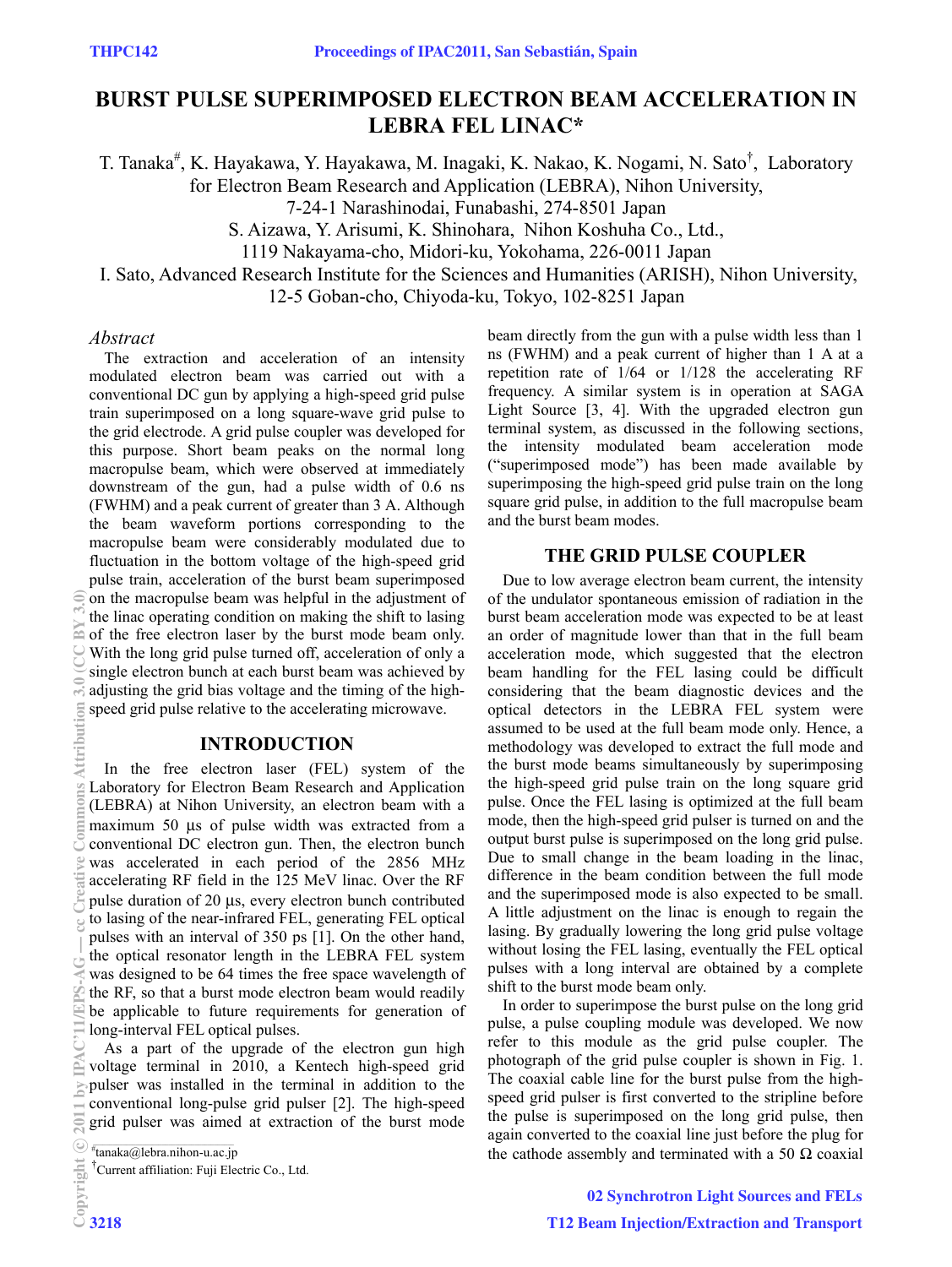

load. The grid pulse coupler is combined with the cathode heater power and the grid bias feeds for a coaxial-type EIMAC Y646B cathode assembly. A heat-resistant disk made of cross-linked polyethylene is used to guide the plug head to the cathode assembly.

## 3B**EXTRACTION OF SUPERIMPOSED BEAM AND FEL LASING**

The waveforms of the burst pulses from the high-speed grid pulser are shown in Fig. 2 for the peak output voltage settings from 100 to 160 V in every 10 V step. The voltage is remote controlled from the operating room. The master trigger of the burst pulse is the output from the divide-by-32 frequency divider for 2856 MHz RF. The trigger pulse is divided by 2 or 4 in the pulser. The burst pulse interval is 44.8 ns at the final divide-by-128 output. There are bumps at approximately 4, 6 and 11 ns after the main pulse, which significantly change the peak voltages in phase or out of phase with the main pulse.

The waveform of the extracted electron beam was measured at immediate downstream the electron gun with a current transformer (CT1). Dependence of the beam waveform on the long grid pulse voltage is shown in Fig. 3, when the grid bias voltage and the high-speed grid pulse voltage are set at 53 V and 160 V, respectively. At 60 V of the long grid pulse the full beam of 0.2 mA peak is available for normal operation. In this measurement, attenuation of the short pulse signal in the coaxial cable



Figure 2: The high-speed grid pulser output waveforms for the peak voltages from 100 to 160 V in 10 V step.



Figure 1: Photograph of the grid pulse coupler. Figure 3: The beam emission waveform dependence on the long grid pulse voltage in the superimposed mode. The burst pulse voltage and the grid bias voltage are 160 V and 53 V, respectively.

on the way from CT1 to the oscilloscope was estimated at approximately 3 dB. The narrow peaks corresponding to the burst pulse have an approximate pulse width of 0.5- 0.7 ns FWHM which is consistent with the spec of the pulser. The peak current is saturated at around 2.6 A which is estimated at 3.6 A taking the attenuation in the cable into account. The effect of the bumps observed in the high-speed grid pulser output is not clear. However, another small peak at 13ns after the main peak is significantly observed.

Thus, the electron beam extraction by the burst pulse train superimposed on the long grid pulse has strongly reflected the fluctuation of the bottom voltage between the burst pulses. As shown in Fig. 3 the resultant beam fluctuation is periodic in synchronism with the peak by the burst pulse, which means the fluctuation is also in synchronism with the accelerating RF phase. The fluctuation did not cause any difficulty in the FEL lasing experiment at the superimposed beam acceleration mode. Figure 4 shows the FEL macropulse waveform in the superimposed mode together with the electron beam waveform obtained at the end of the FEL beam line. Due to high bunch charge in the burst pulse region, the FEL power growth was clearly more rapid than that in the full beam mode.



Figure 4: FEL macropulse waveform at a wavelength of  $\frac{2}{\frac{1}{2}}$ <br>1.6  $\mu$ m by the superimposed mode beam. 1.6 μm by the superimposed mode beam.

### 02 Synchrotron Light Sources and FELs

#### T12 Beam Injection/Extraction and Transport 3219